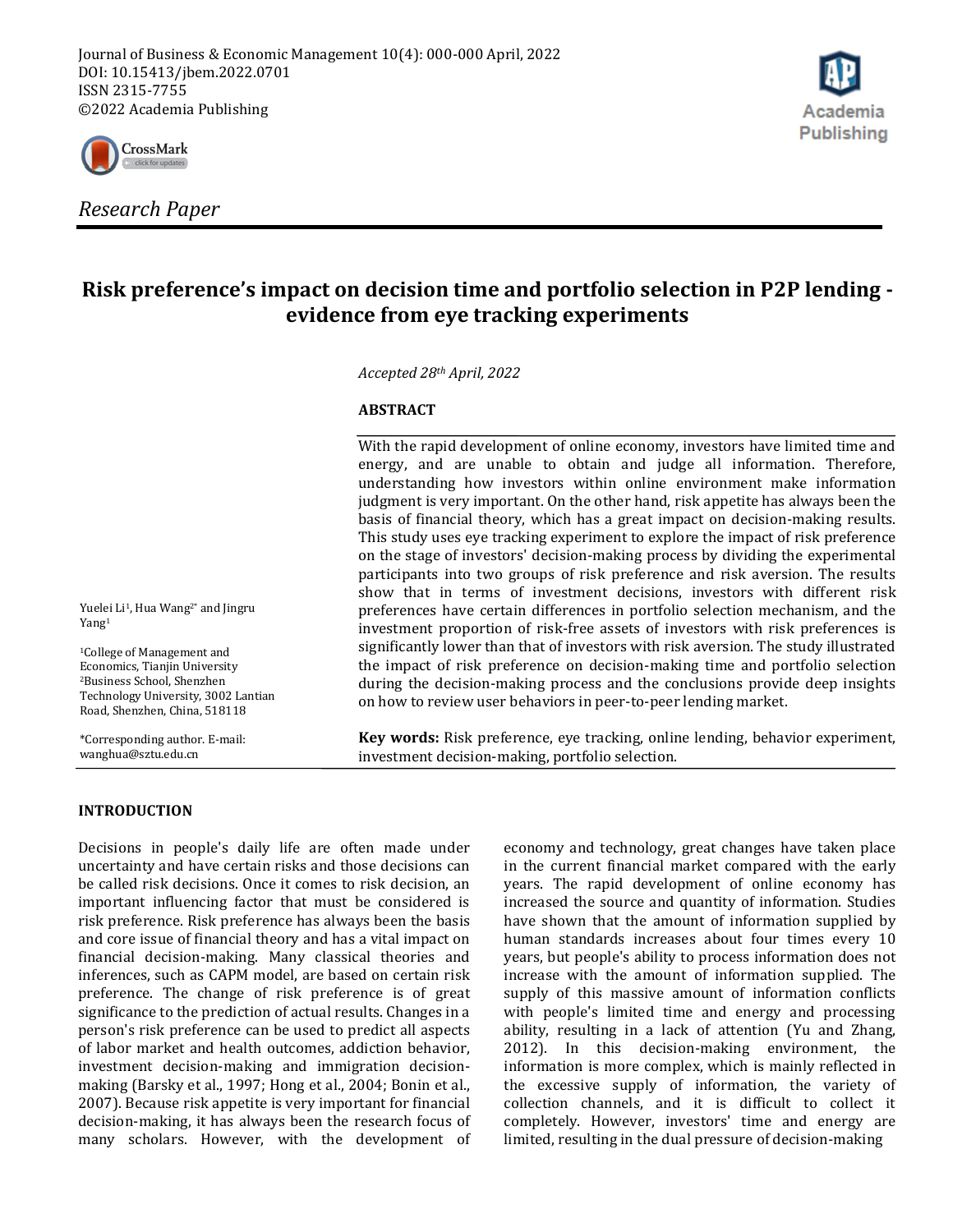which refers to making decisions under the scenario of "large amount of information and limited time".

Decision making in the financial market is a typical decision-making scenario in a complex information environment, in which relatively simple consumer loans involve a lot of cost and bonus information, which is more important and complex than other markets (Kalayci and Serra, 2016). Online lending refers to individual to individual micro credit lending, which has three roles: investor, borrower and lending platform. The direct lending behavior between the investment and the borrower through the online lending platform rather than through financial institutions belongs to an important part of Internet finance. In online lending, the borrower submits the subject data and basic information of the loan to the online lending platform. After the online platform is released investors can identify risks and weigh benefits according to the subject information and decide whether to invest and how much to invest, so as to establish a lending relationship. Compared with other markets, it has the following advantages: first, the online lending market is a typical financial market, and the complexity and amount of decision-making information meet the conditions of complex environment. Second, all investors obtain the same information of borrowers on the online lending platform, avoiding the deviation of decisionmaking results caused by the inconsistency of the total amount of information collected by individuals. Third, the online lending market has more participation of individual investors, there is a large amount of individual micro data, and covers information from personal basic information, credit information, assets, income, work and so on, and all the information can be put into a single page web page, which can match the requirements of eye movement experiment.

Fourth, in online lending, high-quality targets tend to reach the full standard faster, so investors need to make decisions quickly in a short time. Liao et al. (2018) proposed that the full standard time of 25% targets in online lending is only 42 seconds. On the other hand, most of the online investors have limited time and energy, and are unable to obtain and judge all information. Therefore, understanding how investors within online environment make information judgment is very important. Furthermore, risk appetite has always been the basis of financial theory, which has a great impact on decisionmaking results. Based on the above consideration, this study uses eye tracking experiment to explore the impact of risk preference on the stage of investors' decisionmaking process. The investigation obtains the real loan targets and performance results on the platform through the way of online data crawler as experimental materials, and records the physiological data and behavior data of the information value perception process by using the experimental method of the combination of online lending investment platform and eye movement instrument written in Java language, in order to analyze the process of information value perception. In this study, the experimenters randomly selected senior undergraduates, postgraduates and doctoral students who signed up for the experiment as experimental participants to study the impact of risk preference on investors' decision-making time and portfolio selection in complex information environment. The decision-making time and portfolio selection process is the key issue, because how to make the decision is the most important part from the whole complex information decision-making process. Therefore, the research on the impact of risk preference on decisionmaking time and portfolio selection is carried out from the aspect of information processing. Through eye movement investment experiment, this study mainly analyzes the characteristics and impact of investors with different risk preference on decision-making time and portfolio selection.

The structure of this study is as follows: the first chapter is the introduction, which expounds the background, research problems, research significance, research framework and narrative structure of this study. The second chapter is the literature review. From the experimental background, this study expounds the research on online lending platform, risk preference, eye movement technology and priming effect in experimental economics, which lays a theoretical foundation for the follow-up research. The third chapter describes the process and design of the whole experiment, and introduces the information of experimental participants, experimental instruments, experimental scale and starting effect method, experimental reward payment and so on. In addition, this chapter also introduces the common analysis methods and variables of the data obtained by the eye tracker, so as to lay the foundation for the relevant data analysis later. The fourth chapter first analyzes the differences between the decision results and eye movement attention from all experimental participants, and analyzes the patterns of decision-making time and portfolio Selection. The chapter then analyzes the differences in information scores between the two groups with different risk preferences - risk preference group and risk aversion group are discussed. Finally, the difference of decision-making time and portfolio selection between risk preference group and risk aversion group is compared and analyzed, and the influence of risk preference on decisionmaking time and portfolio selection is investigated. The fifth chapter summarizes the impact of risk preference on investors' decision-making time and portfolio selection and on this basis, summarizes the results of the study and the future research.

## **LITERATURE REVIEW**

#### **Complex decision environment - Online Lending**

For online lending research area, many scholars pointed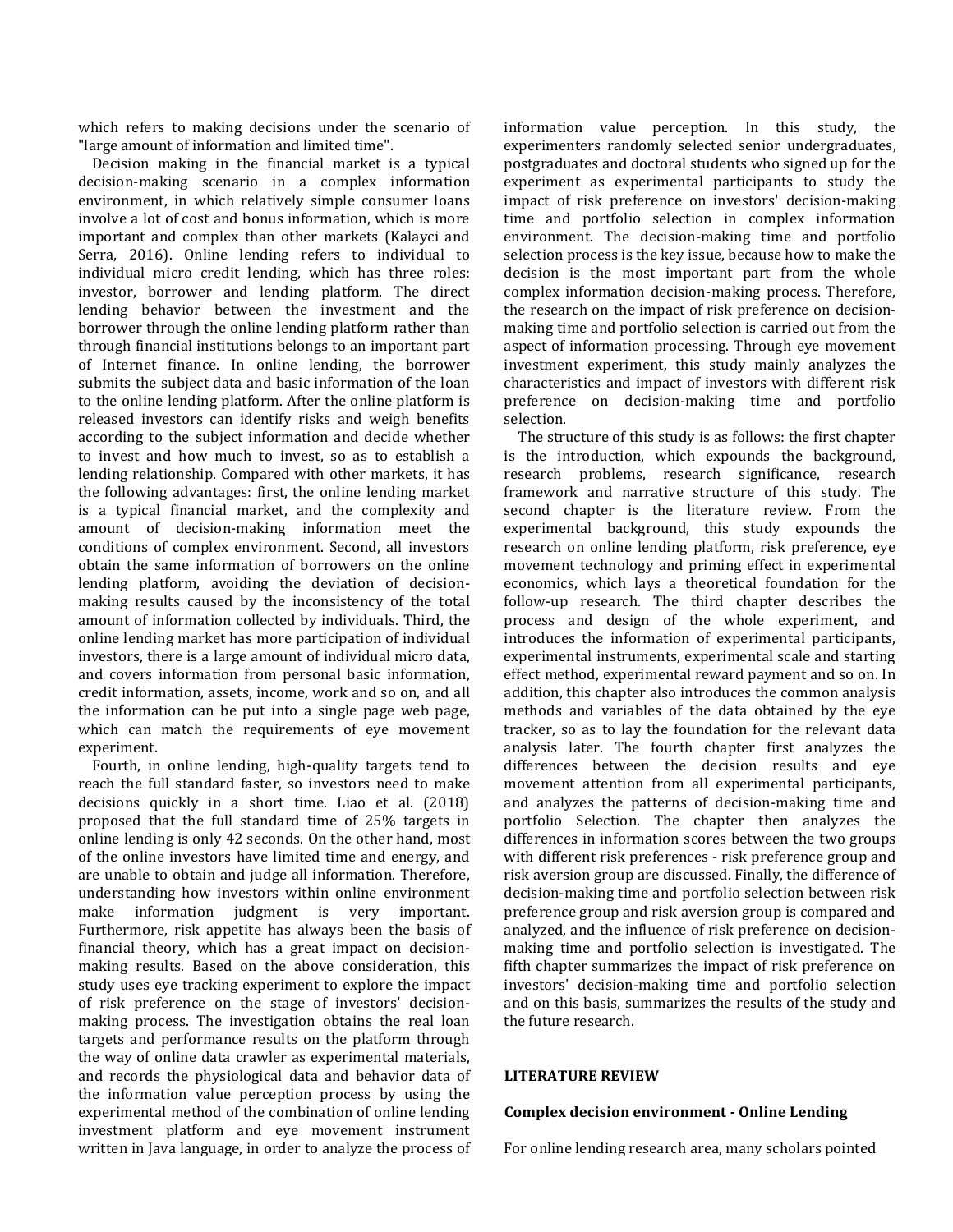out that investors will obtain and analyze the subject information provided by the borrower, and use the information provided by the borrower to identify the subject risk and return, so as to decide whether to invest (Iyer et al., 2009; Liao et al., 2014; Hu and Song, 2017). The research covers the impact of various types of information on investors' decision-making. In the research on the impact of personal basic information on investors' decision-making, Guo (2016) proposed that borrowers who use real names instead of nicknames do not gain more trust from investors, and the loan success rate does not increase but decreases, possibly due to adverse selection. Duarte et al. (2012) studied the relationship between the photos provided by the borrower and the underlying interest rate, success rate and default rate by using the data of prosper platform, and found that the more credible the photos look, the higher the success rate of the loan and the lower the underlying transaction interest rate. Ravina (2012) pointed out that when the borrower's work, credit and other financial information are the same, individual investors will pay more attention to personal information factors such as appearance, age and personal characteristics. Liao et al. (2015) found that when investors identify risks through education indicators, there will be deviations. People with high education have a higher probability of repaying as promised. Specifically, the higher the education level, the smaller the borrower's real default rate and the lower the credit risk. However, investors do not recognize the borrower's high education. The successful borrowing rate of highly educated borrowers is not high.

In the research on the impact of target information on investors, Freedman and Jin (2008) pointed out that the target invested in high interest rates has higher default risk, because the credit of borrowers with high interest rates may be bad. Li et al. (2016) believe that interest rate is one of the important reference factors for investors' decision-making. Hu and Song, (2017) analyzed the rational consciousness of investors on the online lending platform by establishing the theoretical model of expected utility and using the data of Renren loan. They pointed out that investors have rational consciousness and are not completely rational. They realize the pursuit of income and the avoidance of risk through the analysis of the target, and the expected utility presents an inverted U-shaped feature. Investors have the strongest preference for interest rate. In the research on credit and certification information, Herzenstein et al. (2008) used the data analysis of prosper platform to show that individual investors will focus on the efforts made by borrowers and financial status information to decide whether to invest. Puro et al. (2010) pointed out that investors pay attention to the borrower's credit score, loan ratio, loan history and other relevant information. Li et al. (2013) used the data of "paipai loan" to study and found that the borrower's age, credit rating and other orders in China's small loan market belong to statistical analysis. The loan interest rate, the borrower's credit rating and the number of successful loans are directly proportional to the loan success rate, and the loan term, age and student status are inversely proportional to the loan success rate. It is pointed out that investors pay attention to the essential credit of investors before considering the rate of return. Klafft (2008) used prosper research to show that bank account information and credit rating are the key factors for loan success, and personal information will have an impact, but the impact is small.

Wang and Liao (2014) studied the impact of the credit mechanism of the online lending platform on the loan success rate, and believed that the online authentication mechanism can effectively reduce information asymmetry and improve the loan success rate, and the borrower's various authentication and credit ratings have a significant impact on the loan success rate. In the research on loan description, Peng et al. (2016) used the data of prosper online lending platform to study that loan statement can reduce the borrowing cost, but it does not necessarily increase the borrowing success rate. Michal (2012) states that information disclosures help to increase the loan success rate. The more information disclosed by borrowers with low credit rating, the more likely they are to obtain loans. Even if the disclosed information is not authenticated, it will increase the loan success rate. From the analysis, it can be seen that in online lending, investors identify the existing risks through the subject information. Most of them explore the impact of lending information on the lending success rate through empirical research, infer the possible investment behavior from the relationship between the data, and explore the relationship between the order itself and its yield and default rate. It is a research paradigm based on decision-making results. However, studies have shown that there are many explanations for the same decision-making results, and it is impossible to judge which is more reasonable (Schulte et al., 2011).

## **Experimental economics**

#### *Development of experimental economics*

Before the emergence of experimental economics, the research of economics generally used the methods of logical deduction and econometric statistics to study related problems. Therefore, the emergence of experimental economics innovated the traditional research methods, and with its continuous development, economists rely more and more on the way of experiment to test practical problems. The earliest economic experiment can be traced back to the St. Petersburg game proposed by Nicholas Bernoulli in 1728. With the rapid development of experimental economics, it is now used to study auction theory, industrial organization and market equilibrium theory, individual choice theory, game theory,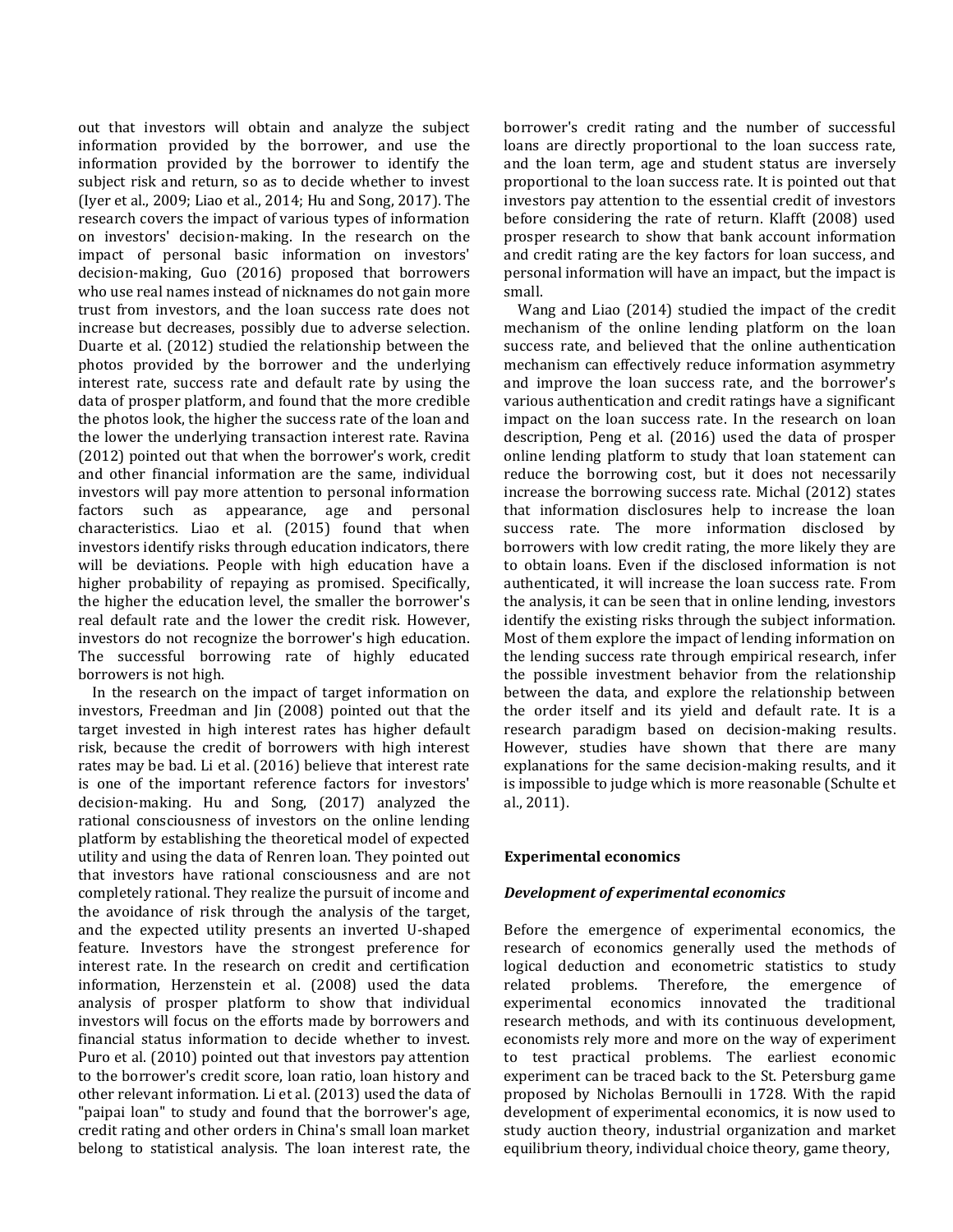public goods research and so on. With the progress of science and technology, scholars and experts continue to explore the experimental methods and instruments, and gradually develop from the initial questionnaire survey and paper pen experiment to the experimental method of using precision instruments. In the 1970s, eye tracker equipment was introduced into the experiment, which enriched the means of experimental research. The combination of neuro-economics and experimental economics provides good data support for the study of people's economic decision-making behavior, because we can not only collect relevant decision-making data in the experiment. It can also collect human physiological data with the help of instruments, which provides better behavioral data for the study of how people make decisions and how the brain thinks and operates.

## **Application of eye movement technology in decision theory**

Decision making has always been the focus of psychologists and economists. Simon won the Nobel Prize in economics in 1978 for putting forward the theory of bounded rationality in 1957, Kahneman won the Nobel Prize in economics in 2002 for putting forward prospect theory and framework effect in 1981, and Thaler, an economist, won the Nobel Prize in Economics in 1999 for psychological account, endowment effect. With the development of science and technology, Russo and Rosen introduced eye movement technology into decisionmaking research in the 1970s, which greatly promoted decision-making research (Russo and Rosen, 1975). At present, there are two research paradigms of decisionmaking. The traditional research paradigm based on decision results is to infer the causality through the analysis of the relationship between input and output variable data. The other is a process based research paradigm that analyzes the whole process of decisionmaking and how the input-output results are related (Svenson, 1979; Johnson et al., 2008; Wei and Li, 2015). At present, decision theory can be divided into non compensatory decision and compensatory decision (Johnson et al., 2008; Zhang et al., 2014). Non compensatory decision-making refers to the method of not processing and weighing all information, but considering the limitation of individual cognitive level and time and energy, not processing and integrating all information, and only using the limited information in decision-making to avoid weighing value, including satisfaction principle, dominant inspiration, equal decision-making and other modes (Payne and Bettman, 2004), whose search mode is attribute based information search mode.

With the development of technology, scholars began to use eye movement technology to test these decisionmaking models, and began to shift from decision-making results to in-depth research on decision-making process. Wang and Li (2012) used eye movement instrument technology to test the integration model and dominant heuristic model of risk decision-making. Su et al. (2012) verified the hypothesis that decision makers only pay attention to common attributes when canceling common attributes with the help of eye tracker. The research results revealed the attribute based trade-off process based on multi-attribute decision-making, and put forward the ways through which marketers can influence consumer choices. In the field of behavioral finance, Shi and Zheng (2017) used eye tracking technology and laboratory experiments to study the face protection effect and consumer behavior decision-making preference under different types of moral threats. Devetag et al. (2013) used eye movement technology to study the single decision game, found that there was a certain correlation between the experimenter's eye movement and decision-making choice, and found that the experimenter tended to use simple decision rules, ignored the opponent's situation and did not analyze the opponent's behavior. And only some topics have both information search mode and selection compatible with specific cognitive level.

## *Priming effect*

Priming effect is a process in which people can appear in the subconscious and activate the memory connection of relevant information when they are exposed to specific stimuli that improve the acquisition of certain types of information (Higgins and Kong, 1981; Higgins et al., 1977), when people are placed in a specific environment, this process will increase the available information of specific content, so it can affect the brain's analysis of information, and then affect decision-making (Baron and Byrne,1997). At present, there are mainly studies on the priming effect, mainly focusing on the priming of risk preference, time preference and color. Gilad and Kliger (2008) compared the priming effect of experimental participants' pursuit of risk with the control group, discussed the impact of the priming effect of risk preference on financial decisionmaking, and found that financial consultants and professional certified public accountants of commercial banks. It is more affected than ordinary college students. In the field of financial decision-making, Kliger and Gilad (2012) used different background board colors to let the experimental participants make risk decisions. They found that red changed the proportion of experimental participants allocated to mutual funds, indicating that the priming effect of color has an impact on financial risk decision-making. Cohn et al. (2015) used pictures as the starting effect of economic prosperity and depression to explore the risk aversion of financial professionals in two scenarios, indicating that they show more risk aversion in economic depression. Erb (2002) used the priming effect of different risk preferences to study the risk aversion and self-confidence of people with different risk preferences,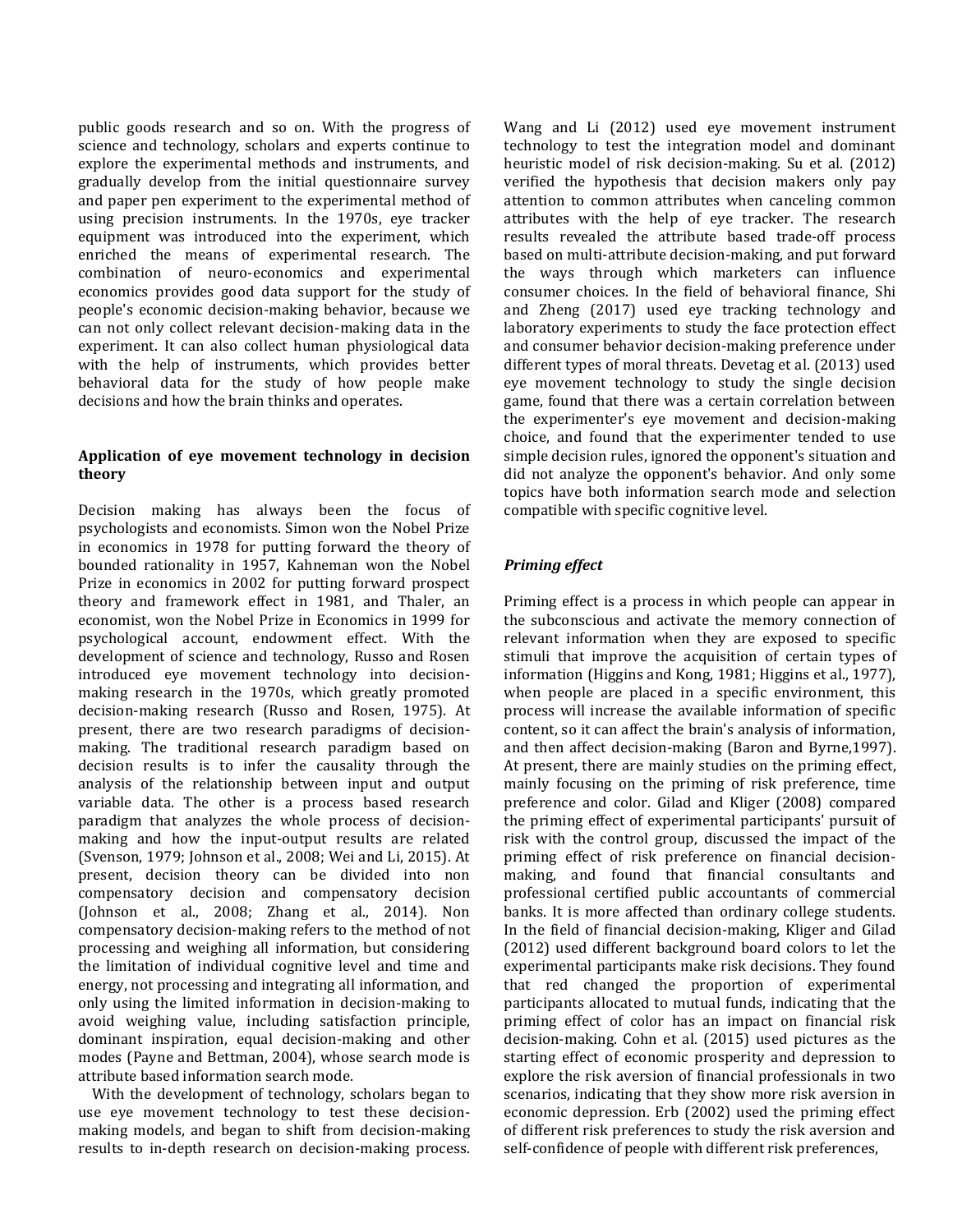and proved that the priming effect was indeed effective and had an impact on the behavior of investors. In addition, there is the impact of priming effect on time perception (Zauberman et al., 2009). The previous literature analysis shows that the priming effect is an effective experimental method and has a far-reaching impact on decision-making.

## **Risk appetite for investors**

Under the framework of neoclassical finance, many financial theories, such as CAPM model, are analyzed based on risk preference. Risk preference is of great significance to predict individual investment behavior and market performance. Understanding the impact of different risk preferences on investment behavior is helpful to analyze the economic market. Risk preference people have a positive attitude towards the results and underestimate the possibility of loss, while risk averse people have a negative attitude towards the results. Overestimating the possibility of loss requires higher possibility of return and it is difficult to bear the risk. Schubert (1999) found that women are more risk averse in financial decision-making. Mather (2012) pointed out that risk aversion does not increase with age. Studies have shown that investors in lottery stocks are risk seekers, and only by trading in combination with unusual risk preference and market sentiment of individual investors can the problem of lottery stocks be solved (Fong and Mun, 2013). Niendorf and Ottaway (2002) investigated whether personal risk preference is the source of risk premium by studying the wealth characteristics of agents with different risk preferences. Chen (2006) pointed out through the risk tolerance questionnaire that investors with high risk tolerance scores have higher risk portfolios, and investors with more investment experience have higher risk tolerance and higher risk portfolios. Studies have shown that the change of risk preference can not only affect an individual's behavior in the financial market (Dyer and Sarin, 1982), but also predict all aspects of labor market and health outcomes, addiction behavior, investment decision-making and immigration decision-making (Barsky et al., 1997; Hong et al., 2004; Bonin et al., 2007), understanding the impact of personal risk preference on decision-making can better understand the development of financial markets and investors' decision-making behavior (Schildberghorich, 2018). Cohn (2015) found that investors are more risk averse during the recession than during the boom, so they will invest in more risk-free assets, which explains the long-term confusion that the stock risk premium seems to be higher than the boom during the recession. Therefore, participants in different markets may have different risk preferences. The market with low risk aversion reflects the market price faster than the theoretical market (Ang and Schwarz, 1985).

## **Our proposed approach**

Risk preference is one of the most important influencing factors of investment decision-making. In the current decision-making of financial market, investors are faced with multiple and complex information environment. How risk preference affects investment decision-making in this scenario needs us to explore. Through combing the previous literature, it is found that the financial market online lending selected in this study has the general characteristics of diversified financial decision-making information, and because of the unity of information provided by its platform, it just provides a good platform for this research. However, from the above literature analysis, we also found that the research on online lending platforms mostly focuses on the research methods, mostly empirical research, and reasonable reasoning through data relations. From the research content, the research focuses on the information characteristics of the subject, such as lending success rate, lending cost, information risk identification, herding effect and so on. Few experimental methods are used to analyze and judge the online decisionmaking process with intuitive physiological data to help. Therefore, only inferring the rationality from the data is lack of strong support and evidence. Previous articles in the field of eye movement experiment mostly focused on the characteristics of eye movement information, the applicability of decision-making mode and the mode exploration of information search. They are all the exploration of theory and information processing mode. The experimental materials used are the simplification of real-world decision-making model to a certain extent, and lack the exploration of decision-making scenario of complex information in reality. Therefore, from the micro perspective of individual investors, this study will directly record the decision-making process of investors through eye movement technology, risk scale and priming effect, and analyze the impact of investors with different risk preferences on decision-making time and portfolio selection.

## **EXPERIMENTAL DESIGN**

## **Experimental setting**

In order to explore the impact of risk preference on decision-making time and portfolio selection within decision-making process of investors, this experiment uses eye tracker and web page to record data. An experimental platform for simulating investment is built on Tobii t60xl eye tracker. This platform is built with reference to the real online lending platform. During the experiment, eye tracker is used to collect the data concerned by investors' eyes, and the investment data collected by web pages. And use  $2 \times$  according to the experimental design principle of 2, this research studies the impact of risk preference on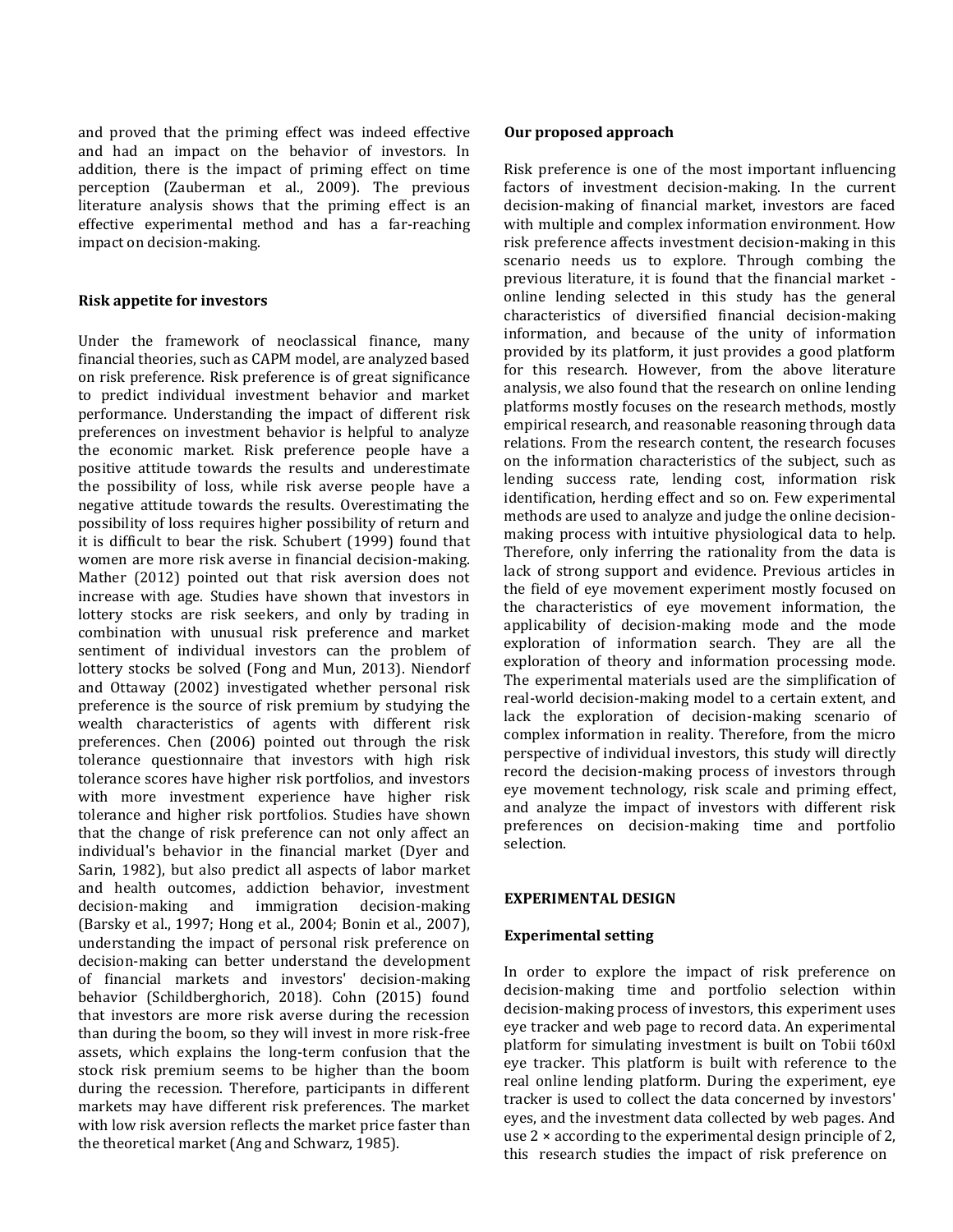**Table 1:** information statistics of all experimenters

| <b>Risk Type</b> | <b>Manageme</b><br>nt major | Engineerin<br>g major | <b>Others</b> | Male | Female | Total |
|------------------|-----------------------------|-----------------------|---------------|------|--------|-------|
| Risk Appetite    |                             | 16                    |               | 19   | 12     | 31    |
| Risk Aversion    |                             | 17                    |               |      | 19     | 30    |
| Total            | 20                          | 33                    |               | 30   | 31     | 61    |

investment concern. By randomly selecting the real investment target, it is designed into four combinations from the two dimensions of high / low risk of the target itself and investor risk preference / avoidance, and analyzes the relevant differences.

#### **Experimental design**

## *Experiment participants*

This experiment was conducted by the WeChat public number. Participants were recruited from the official account of Tianiin University. 61 senior undergraduates, postgraduates and PhD candidates were selected from Tianjin University (including 30 boys and 31 girls). The specific situation is shown in Table 1. All participants did not participate in such experiments before and their eyesight was normal. They were interested in the experiment and participated voluntarily. After the experiment, according to the performance and investment income of the experimental participants in the experiment, give the experimental participants a certain amount of cash to reward them for seriously participating in the experiment and performing well.

#### *Experimental equipment and environment*

The equipment used in this experiment is Tobiit60xl eye tracker, with accuracy of [0.5]°, accuracy of [0.22]°, 24 inch display screen and screen resolution of  $1920 \times 1200$ pixels, sampling rate of 60 Hz, with the function of supporting the large-scale movement of the head of experimental participants, and stable line of sight tracking ability. This eye tracker is an integrated eye tracker, which is no different from ordinary computers. Therefore, it will not cause any discomfort to the experimental participants, and it cannot detect the collection process of eye movement information. The information that can be collected during the experiment includes fixation point, fixation time, repeated fixation times, fixation sequence, mouse events and other data, At the same time, we can also use the bottom data of the eye tracker for deep data processing, such as visualizing the eye movement data, and drawing auxiliary images such as gaze trajectory map and hot zone map with Tobii Studio software to improve the readability of the research results. In order to better simulate the real investment environment, the experimental interface of this experiment is a web page written by using java language with reference to the real Renren loan interface layout and information. In order to eliminate the inducement of the marketing design of the original online platform, we design the text of the subject information in black and uniform size. In the audit status column, the approved indicators are indicated by a red check mark, Restore the current interface of Renren loan to the greatest extent, and present the experimental interface and record and analyze eye movement data through Tobii studio 3.2 software.

During the experiment, it is displayed in the form of single page full screen. In order to reduce the sight shift caused by the experimental participants' keyboard input, the way of mouse slider in the lower right corner is specially designed to set the investment amount. The experimental participants only need to manipulate the mouse in the whole experimental process, so as to maximize the tracking of the eye movement and decisionmaking behavior of the experimental participants. There is only one experimental instructor and one experimental participant in the experimental room. The environment is quiet to ensure that the experimental participants are not disturbed by external factors, and the indoor light is sufficient and suitable for cold and heat. A comfortable and stable back chair with adjustable height is set in front of the eye tracker. According to the requirements of the eye tracker, the distance between the experimenter and the eye tracker should be controlled at about 64 cm during each experiment to ensure the best distance between the experimenter and the eye tracker. The line of sight is adjusted to the center of the screen during correction to ensure that the experimenter can move his head within the maximum range. High sampling rate can be guaranteed.

#### *Experimental process*

The experiment is divided into eight steps. The experimental participants need to fill in a questionnaire to collect the basic information, investment experience and attitude towards the online lending platform of the experimental participants. The experimental participants read the experimental instructions and arrange the experimental instructors to explain the interface information and operation methods of the experiment, and then arrange corresponding tests to ensure that the experimental participants understand the rules of the experiment accurately and then they can enter the test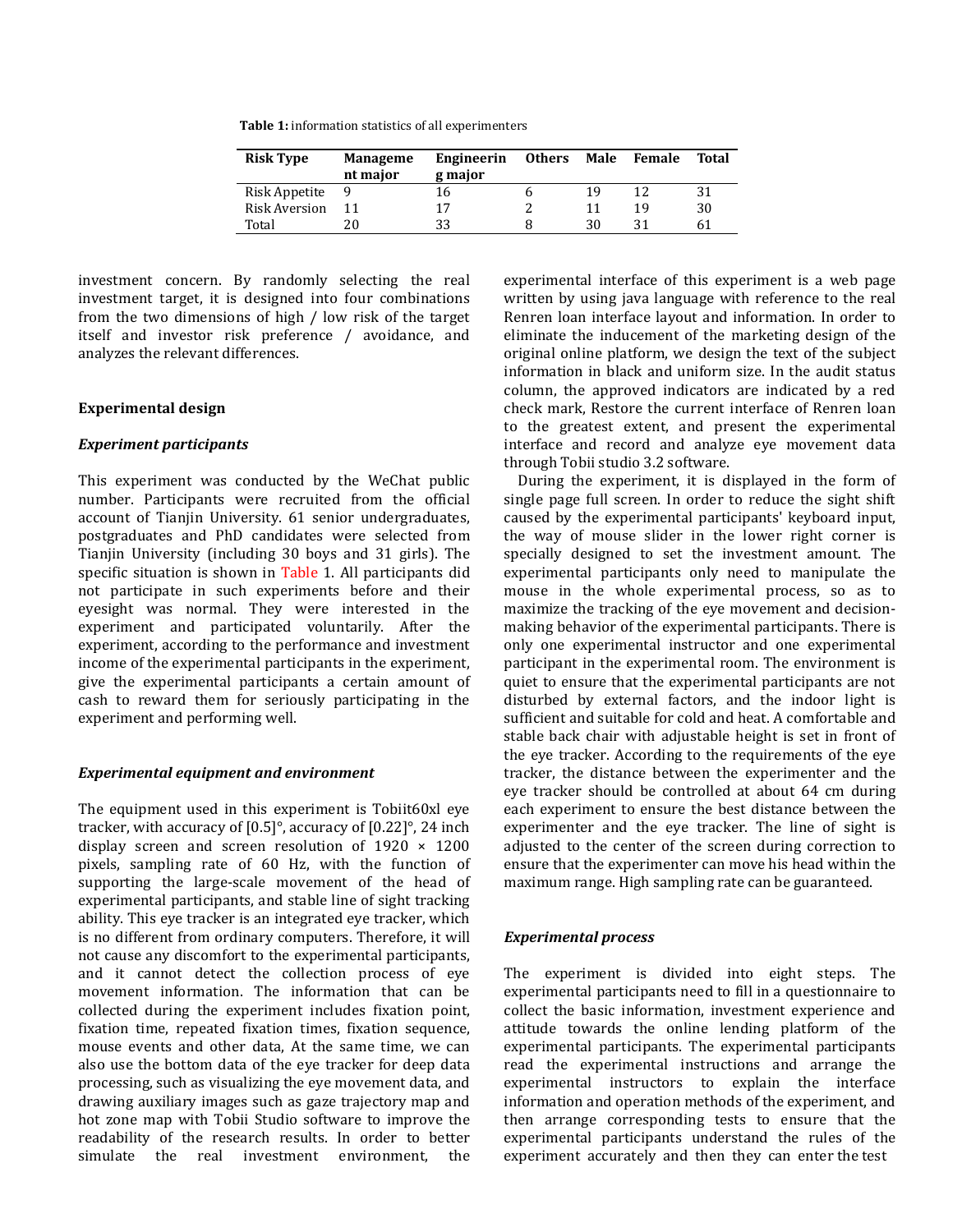stage. The test stage is exactly the same as the formal experimental stage, but there are only two groups of subjects. The purpose is to make the experimental participants more familiar and clear about the interface layout, various information and operation methods of the whole experiment, ensure that they are fully familiar with the operation interface and experimental rules, exit the test stage, and then with the participation of the experimental instructors, let the experimental participants participate in the measurement of risk attitude and priming effect, and then directly enter the formal experiment. The method of risk priming effect of Erb (2002) is adopted, and its rules are as follows: according to the risk measurement results, the 15 words of different experimenters in relevant groups are ranked from high to low in your application, and the risk preference group (risk loving, enterprising, bold, risky, polite, orderly, conceited, colorful, cheating, disagreement, gratitude, anxiety, worry, timidity transition anxiety) risk aversion group (responsible, responsible, careful, considerate, polite, orderly, conceited, colorful, deceptive, disagree, thank you, lack of assertiveness, recklessness, inconceivable, risk).

## **Eye movement data analysis method**

There are four common eye movement data analysis and visualization methods: hot area mapping method, AOI (area of interest) method, scanning path method and three-dimensional space method (Cheng and Sun, 2014). The hot zone map method is intuitive and easy to understand. It is one of the most commonly used methods. It describes the attention of experimental participants to different information and supports the visualization of superposition of multiple experimental records, but it cannot represent the sequence and path of fixation points. AOI area of interest method is used to test the degree of attention of specific interface elements. It can be superimposed between different stimulus materials and different experimenters to show visual distribution, which is helpful to analyze the attention of experimental participants to the specific area of the whole interface elements. When AOI area of interest method is used to analyze the influence of different interface elements, the division of area of interest is particularly important. The scanning path method can record the whole process of the experimenter's line of sight conversion path in the whole experimental process, which is convenient for us to understand the experimenter's information search process. However, when the scanning paths overlap each other, this method will make the visual image quite complex and is not suitable for the research with long observation time and more overlapping experimental participants. In view of the long experimental time in this study, which is between 10-30 min, a large number of scanning sequences and connecting lines will be generated, so the scanning path method cannot be used for research. Therefore, the area of interest and hot area method are used for the overall analysis from the perspective of the combination of figure and data. Because the amount of interface layout information in this experiment is large, and the subjects' line of sight will overlap between different information, when selecting the area of interest, the research area is just covered as the area of interest under the condition of line of sight overlap, forming 38 rectangular areas of interest.

## **Experimental data variables and data selection**

In order to analyze the impact of risk preference on decision-making time and portfolio selection during the decision-making process among investors with different risk preferences, this study selects the eye movement data generated in the process of experiment and the time and times of investors' attention to information for analysis. The number of fixation represents the importance or attention of information (Hristova and Grinberg, 2008; Wang and Li, 2012; Su et al., 2012), fixation time represents importance (Wang and Li, 2012; Su et al., 2012). FD (fixation duration) indicates the sum of continuous attention time in a region of interest, in seconds. The larger the index, the more time the experimental participants spend paying attention to the information. On the one hand, the subjects pay attention to the information or think it is important. This study eliminates the data error caused by the understanding of the information through explanation, test and pre experiment before the experiment. FC (fixation counts) refers to the number of fixation times of experimental participants in a region of interest, in times. The larger the index, it can be understood that the experimental participants pay more attention to the information, indicating that the information is more important or concerned in the decision-making process of the subjects. Similarly, this study eliminates the data error caused by the understanding of the information through explanation, test and pre-experiment before the experiment. This study selects 61 participants, and analyzes the eye movement data, self-report data and web investment data of 38 interest areas in the whole investment experiment process from investors' decision-making time and portfolio selection during the decision-making process.

## **INFLUENCE OF RISK PREFERENCE ON DECISION TIME AND PORTFOLIO**

#### **Risk preference on portfolio characteristics**

People with different risk preferences have different attitudes towards expected returns and risks, which will lead to different investment amounts and different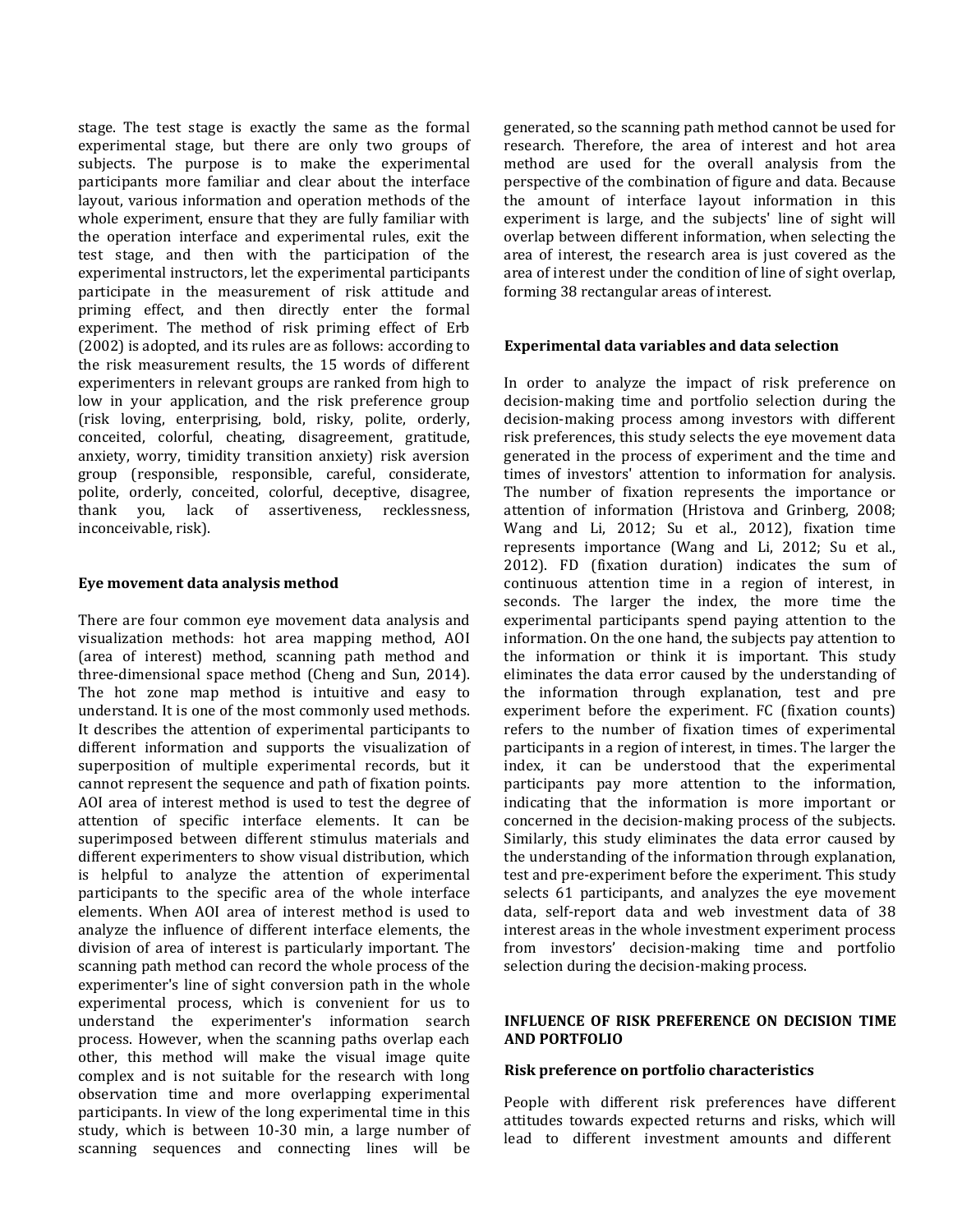

**Figure 1:** comparison of investment proportion of risk-free assets between risk preference group and risk aversion group.

**Table 2:** mean t-test of investment proportion of risk-free assets in risk preference group and risk aversion group.

| Group                     | 0bs | Mean       | Std. Err.                                    | [95% Conf. Interval]<br>Std. Dev. |            |            |  |  |
|---------------------------|-----|------------|----------------------------------------------|-----------------------------------|------------|------------|--|--|
| Risk preference           | 186 | 0.149032   | 0.01476                                      | 0.201298                          | 0.119913   | 0.178152   |  |  |
| Risk aversion             | 180 | 0.225556   | 0.017504                                     | 0.23484                           | 0.191015   | 0.260096   |  |  |
| combined                  | 366 | 0.186667   | 0.011577                                     | 0.221476                          | 0.163901   | 0.209432   |  |  |
| Diff                      |     | $-0.07652$ | 0.022839                                     |                                   | $-0.12144$ | $-0.03161$ |  |  |
| $diff = mean(0)$ -mean(1) |     |            |                                              | $t = -3.3506$                     |            |            |  |  |
| Ho: $diff = 0$            |     |            | degrees of freedom $=364$                    |                                   |            |            |  |  |
| Ha: $diff < 0$            |     |            | Ha: diff! $= 0$<br>Ha: $diff > 0$            |                                   |            |            |  |  |
| $Pr(T < t) = 0.0004$      |     |            | $Pr(T > t) = 0.9996$<br>$Pr(T > t) = 0.0009$ |                                   |            |            |  |  |

distribution proportions of risk assets. Investors with risk preferences are more tolerant of risks, more positive in the expectation of results, and tend to buy high-risk assets, such as stocks and financial derivatives. Therefore, even if the borrower has a high risk, under the situation of poor overdue times, overdue amount, credit limit and credit score, people with risk preference will still comprehensively measure the income and risk to invest. However, risk averse people who have low tolerance for risk, will be more negative for the expected results, and will overestimate the possibility of loss. Therefore, they are more inclined to buy low-risk or even risk-free assets. However, if they find the subject matter with high risk, they may choose not to invest and choose the remaining amount to invest in risk-free assets. Therefore, this study analyzes the investment proportion of risk preference investors and risk averse investors in risk-free assets. It can be seen from Figure 1 that the proportion of risk preference group investing in risk-free assets is smaller than that of risk averse group in terms of mean value and range, and the inter group difference risk of the proportion of two groups investing in risk-free assets can be seen from Table 2. The average proportion of risk preference group investing in risk-free assets is 0.149, and the average proportion of risk aversion group investing in risk-free assets is 0.226. The difference between them is - 0.076, and the p value is 0.0009, which is significant at the level of 1%, indicating that there is a significant difference in the investment amount of risk-free assets between the two groups. This is in line with the risk perception of risk preference and risk aversion investors. Risk preference investors tend to invest assets in risk assets to obtain benefits, while risk aversion investors tend to risk-free assets to avoid the generation of risk.

#### **Influence of risk preference on decision time**

It can be seen from the previous analysis that the difference analysis of seven types of information between the risk preference group and the risk aversion group shows that in addition to credit information, investors in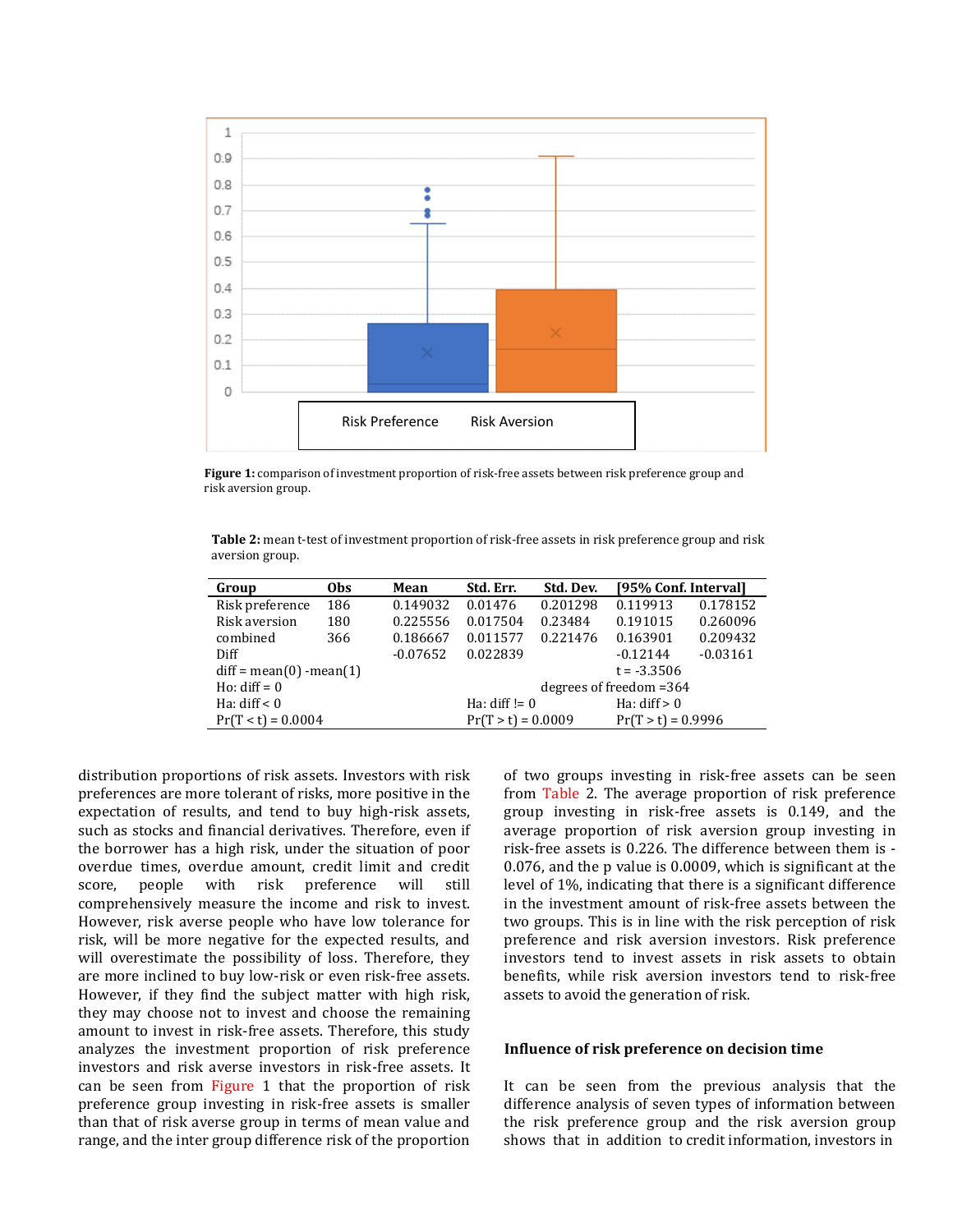**Table 3:** distribution of decision-making time interval of experimental participants

| <b>Decision time</b> | Risk preference | Total % | <b>Risk aversion</b> | Total % |
|----------------------|-----------------|---------|----------------------|---------|
| 1-7Sec               | 0.127           | 0.127   | 0.169                | 0.169   |
| 8-15Sec              | 0.334           | 0.461   | 0.418                | 0.587   |
| 16-22Sec             | 0.291           | 0.751   | 0.213                | 0.800   |
| 23 Sec or more       | 0.249           | 1.000   | 0.200                | 1.000   |

**Table 4:** t-test of mean decision-making time of experimental participants

| Group                    | 0bs  | Mean                 | Std. Err. Std. Dev.         |          | [95% Conf. Interval] |          |
|--------------------------|------|----------------------|-----------------------------|----------|----------------------|----------|
| Risk Preference          | 1688 | 16.78969             | 0.183168                    | 7.525509 | 16.43043             | 17.14895 |
| Risk Aversion            | 1669 | 15.19607             | 0.190366                    | 7.777105 | 14.82269             | 15.56945 |
| combined                 | 3357 | 15.99739             | 0.132757                    | 7.691882 | 15.7371              | 16.25768 |
| Diff                     |      | 1.593622             | 0.264128                    |          | 1.075753             | 2.111491 |
| $diff = mean(0)$ mean(1) |      |                      | $t = 6.0335$                |          |                      |          |
| Ho: $\text{diff} = 0$    |      |                      | degrees of freedom $= 3355$ |          |                      |          |
| Ha: $diff < 0$           |      | $Ha:diff!=0$         | Ha: $diff > 0$              |          |                      |          |
| $Pr(T < t) = 1.0000$     |      | $Pr(T > t) = 0.0000$ | $Pr(T > t) = 0.0000$        |          |                      |          |

the risk preference group pay more attention to the other six types of information than the risk aversion group, and it is observed from the experimental process that people who encounter high-risk targets tend to skip directly. It can be inferred that whether the single decision-making time of investors in the risk preference group will be longer than that in the risk aversion group? Therefore, this study divides the single decision-making time of the risk preference group (1668 decisions) and the risk aversion group (1669 decisions) into four intervals for statistical analysis, as shown in Table 3. The proportion of the number of decisions made by the risk aversion group in a short time (within 7 sec and 15 sec) to the total number of decisions is much higher than that of the risk preference group. The ratio of the number of decision-making times to the total number of decision-making times in a long time (more than 15 sec) is much lower than that in the risk preference group. According to the difference analysis results between groups in Table 4, the average decisionmaking time of investors in the risk preference group is 16.790 seconds, and that of investors in the risk aversion group is 15.196 seconds, P value is 0. There is a significant difference in the decision-making time between the two groups at the significant level of 1%. It can be seen that investors in the risk preference group take longer to obtain and analyze the overall information of the subject than those in the risk aversion group.

From the previous analysis, it can be seen that the investors in the risk preference group take a longer time to make a single decision than those in the wind direction avoidance group, and pay more attention to the information related to income than those in the risk avoidance group. Therefore, is it because the investors in the risk preference group weigh the income on the basis of analyzing and evaluating the risk. The investors in the risk aversion group only avoid the risk and less consider the information related to the income, resulting in a short decision-making time, which is verified in this study. If it is because of the above situation, the investment amount of risk averse investors in the inferior target of the high-risk group must be lower than that of the risk preference group. Therefore, this study carries out 2 according to the two variables of target risk and risk preference  $\times$  2 experimental design to detect the difference of risk preference in the investment amount of the subject matter of the high-risk group and the subject matter of the lowrisk group. From the previous analysis, it can be known that the information most concerned by investors is the information related to credit that is, serious overdue and overdue times. It can be known that this is the more important information for investors to analyze the subject matter risk. Therefore, in this study, 60 subjects are divided into two groups according to the number of serious overdue and overdue times. The subjects with more overdue times are the subjects with higher risk, and the subjects with less overdue times are the subjects with lower risk. The mean value analysis of all investment amounts is carried out according to two dimensions, and the results are shown in Figure 2.

It can be seen that whether they are high-risk subjects or low-risk subjects, the investment amount of risk preference group is higher than that of risk aversion group. In addition, in order to test the difference between the investment amount of high-risk subjects in the risk preference group and the risk aversion group, this study makes an inter group t-test analysis on the investment amount of high / low-risk subjects in the risk preference group and the amount of risk aversion group. The results are shown in Tables 5 and 6. The average investment amount of the risk preference group in the high-risk subjects group is 581.466 and the average value of risk aversion investors is 492.11. The difference between the mean values is 89.358, and the difference between the two groups is significant at the level of 10%. In the face of high-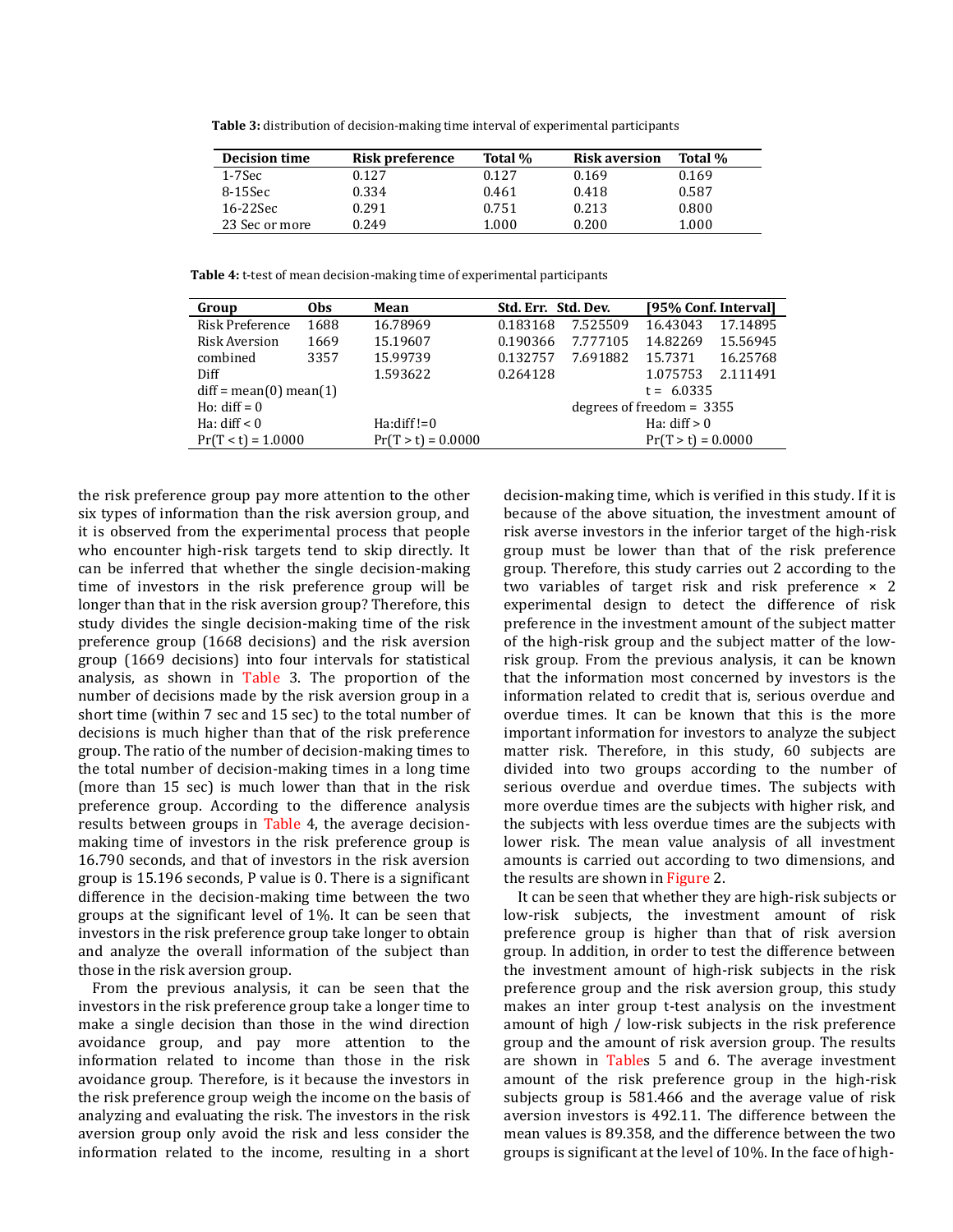

**Figure 2:** comparison of investment amount of participants in different risk target groups.

**Table 5:** t-test for investment amount of high-risk subjects by experimental participants.

| Group                      | <b>Obs</b> | Mean            | Std. Err.            | Std. Dev.                 | [95% Conf. Interval] |          |  |
|----------------------------|------------|-----------------|----------------------|---------------------------|----------------------|----------|--|
| Risk Preference            | 839        | 581.47          | 36.577               | 1059.458                  | 509.6736             | 653.2585 |  |
| <b>Risk Aversion</b>       | 830        | 492.11          | 32.202               | 927.7265                  | 428.9017             | 555.3152 |  |
| combined                   | 1669       | 537.03          | 24.4                 | 996.8315                  | 489.1699             | 584.8864 |  |
| Diff                       |            | 89.358          |                      | 48.76668                  | $-6.292791$          | 185.008  |  |
| $diff = mean(0)$ -mean (1) |            |                 |                      | $t = 1.8323$              |                      |          |  |
| Ho: $diff = 0$             |            |                 |                      | degrees of freedom = 1667 |                      |          |  |
| Ha: $diff < 0$             |            | Ha: $diff := 0$ |                      | Ha: $diff > 0$            |                      |          |  |
| $Pr(T < t) = 0.9665$       |            |                 | $Pr(T > t) = 0.0671$ |                           | $Pr(T > t) = 0.0335$ |          |  |

**Table 6:** t-test for investment amount of low-risk subjects by experimental participants.

| Group                      | 0bs  | Mean                 | Std. Err. | Std. Dev.                   | [95% Conf. Interval] |          |
|----------------------------|------|----------------------|-----------|-----------------------------|----------------------|----------|
| Risk preference            | 849  | 1289.694             | 50.45418  | 1470.114                    | 1190.664             | 1388.723 |
| Risk aversion              | 838  | 1160.74              | 47.05862  | 1362.264                    | 1068.373             | 1253.107 |
| combined                   | 1687 | 1225.637             | 34.53874  | 1418.613                    | 1157.894             | 1293.381 |
| diff                       |      | 128.9539             | 69.02799  |                             | -6.435733 264.3435   |          |
| $diff = mean(0) - mean(1)$ |      |                      |           | $t = 1.8681$                |                      |          |
| Ho: $\text{diff} = 0$      |      |                      |           | degrees of freedom $= 1685$ |                      |          |
| Ha: $diff < 0$             |      | Ha: diff! $= 0$      |           | Ha: $diff > 0$              |                      |          |
| $Pr(T < t) = 0.9690$       |      | $Pr(T > t) = 0.0619$ |           | $Pr(T > t) = 0.03$          |                      |          |

risk subjects, the investment amount of risk averse investors is indeed low. The average investment amount of investors in the risk preference group in the low-risk target is 1289.694, and the investment amount of investors in the risk aversion group in the low-risk target is 1160.74, with a p value of 0.0619, which is significant at the 10% level. A similar conclusion is obtained for the high-risk target, which also verifies the previous guess. In addition, this study makes a comparative analysis of the decision-making time of the high-risk target group and the low-risk target group for the risk preference group and the risk aversion group for a single target. It can be seen from Figure 3 that the decision-making time of the risk preference group is longer than that of the risk aversion group. This difference is significant, as shown in Table 7 and Table 8. The decision-making time of risk preference investors is 14.268 seconds and that of risk aversion investors is 13.474 seconds. The difference between the two groups is significant at the level of 5%. For the subject matter of low-risk group, the decision-making time of risk preference investors is 19.088 seconds and that of risk aversion investors is 16.975 seconds. In addition, both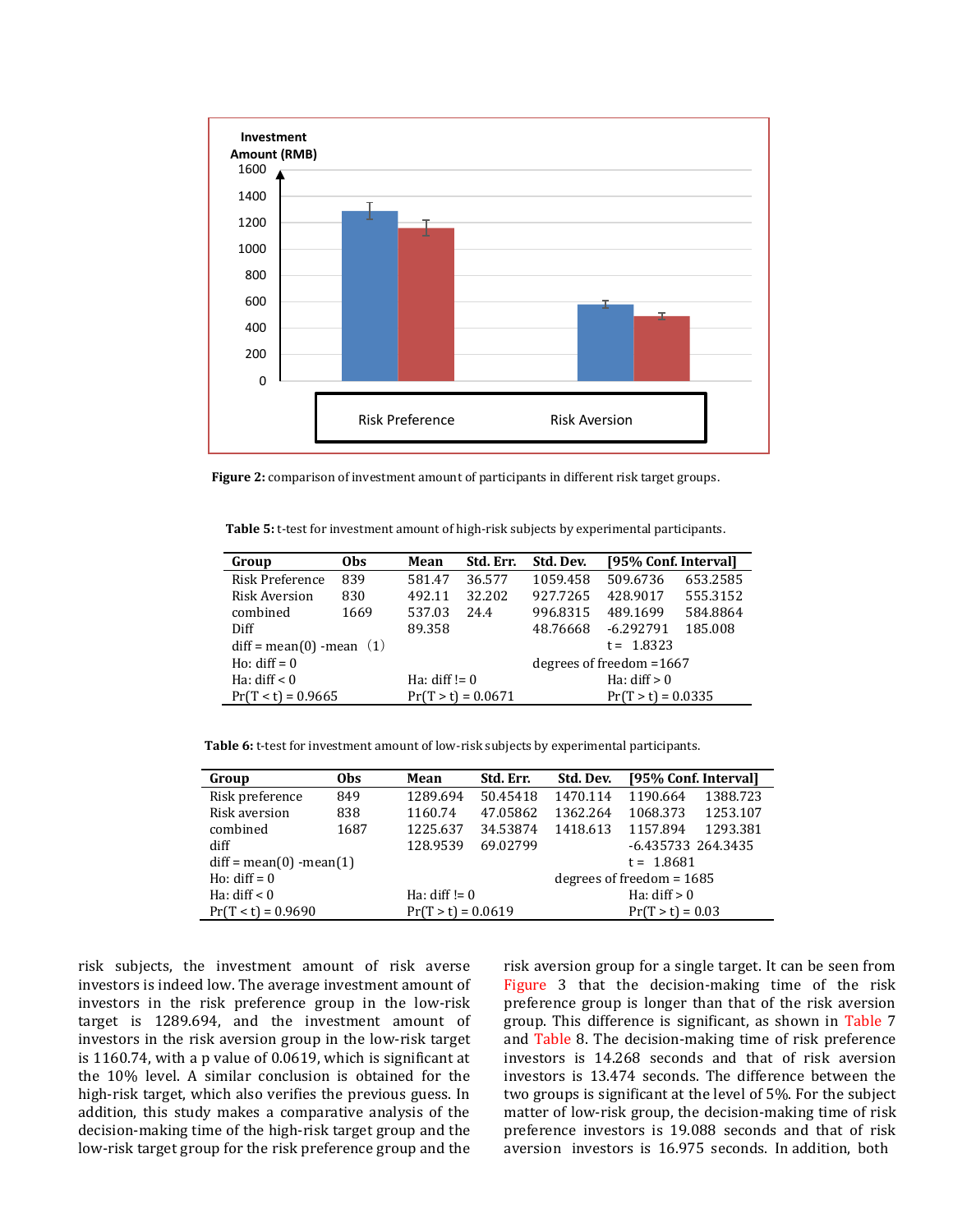

**Figure 3:** Comparison of total attention time of experimental participants to high (low) risk target group.

**Table 7:** t-test for the mean time of total attention of experimental participants to high-risk subjects.

| Group                     | <b>Obs</b> | Mean     |                                              | Std. Err. Std. Dev. |                | [95% Conf. Interval] |  |
|---------------------------|------------|----------|----------------------------------------------|---------------------|----------------|----------------------|--|
| Risk                      | 839        | 14.32181 | 0.261692                                     | 7.580051            | 13.80816       | 14.83546             |  |
| Preference                |            |          |                                              |                     |                |                      |  |
| <b>Risk Aversion</b>      | 830        | 13.45904 | 0.271337                                     | 7.817128            | 12.92645       | 13.99162             |  |
| combined                  | 1669       | 13.89275 | .1886903                                     | 7.708641            | 13.52266       | 14.26284             |  |
| diff                      |            | 0.862776 | 0.376907                                     |                     | .1235138       | 1.602037             |  |
| $diff = mean(0)$ -mean(1) |            |          | $t = 2.2891$                                 |                     |                |                      |  |
| Ho: $diff = 0$            |            |          | degrees of freedom $=1667$                   |                     |                |                      |  |
| Ha: $diff < 0$            |            |          | Ha: $diff := 0$                              |                     | Ha: $diff > 0$ |                      |  |
| $Pr(T < t) = 0.9889$      |            |          | $Pr(T > t) = 0.0222$<br>$Pr(T > t) = 0.0111$ |                     |                |                      |  |

**Table 8:** t-test for the mean of total attention time of two groups of low-risk subjects.

| Group                     | 0 <sub>bs</sub> | Mean     | Std. Err. Std. Dev.               |          | [95% Conf. Interval] |          |  |
|---------------------------|-----------------|----------|-----------------------------------|----------|----------------------|----------|--|
| <b>Risk Preference</b>    | 849             | 19.2285  | 0.227407                          | 6.626105 | 18.78216             | 19.67485 |  |
| <b>Risk Aversion</b>      | 838             | 16.90811 | 0.253905                          | 7.350089 | 16.40975             | 17.40648 |  |
| combined                  | 1687            | 18.07587 | 0.172587                          | 7.088673 | 17.73737             | 18.41438 |  |
| diff                      |                 | 2.32039  | 0.340625                          |          | 1.652298             | 2.988481 |  |
| $diff = mean(0)$ -mean(1) |                 |          | $t = 6.8122$                      |          |                      |          |  |
| Ho: $\text{diff} = 0$     |                 |          | degrees of freedom $=1685$        |          |                      |          |  |
| Ha: $diff < 0$            |                 |          | Ha: $diff > 0$<br>Ha: diff! $= 0$ |          |                      |          |  |
| $Pr(T < t) = 1.0000$      |                 |          | $Pr(T > t) = 0.0000$              |          | $Pr(T > t) = 0.0000$ |          |  |

groups pay more attention to low-risk subjects for a long time, because for low-risk subjects, investors can choose a wider investment amount, resulting in a long time.

## **CONCLUSION**

This study obtains the real investment information of the online loan platform, and studies the research questions with the help of eye tracker equipment. The results show that investors with different risk preferences have different portfolios, and the proportion of risk preference investors investing in risk-free assets is significantly lower than that of risk avoidance investors. Risk preference investors take longer to make decisions than risk averse investors, because they have a certain pursuit of income on the basis of risk aversion. Specifically, the investment amount of high-risk target group and low-risk target group is higher than that of risk averse investors, because the optional investment amount is relatively wide. Therefore,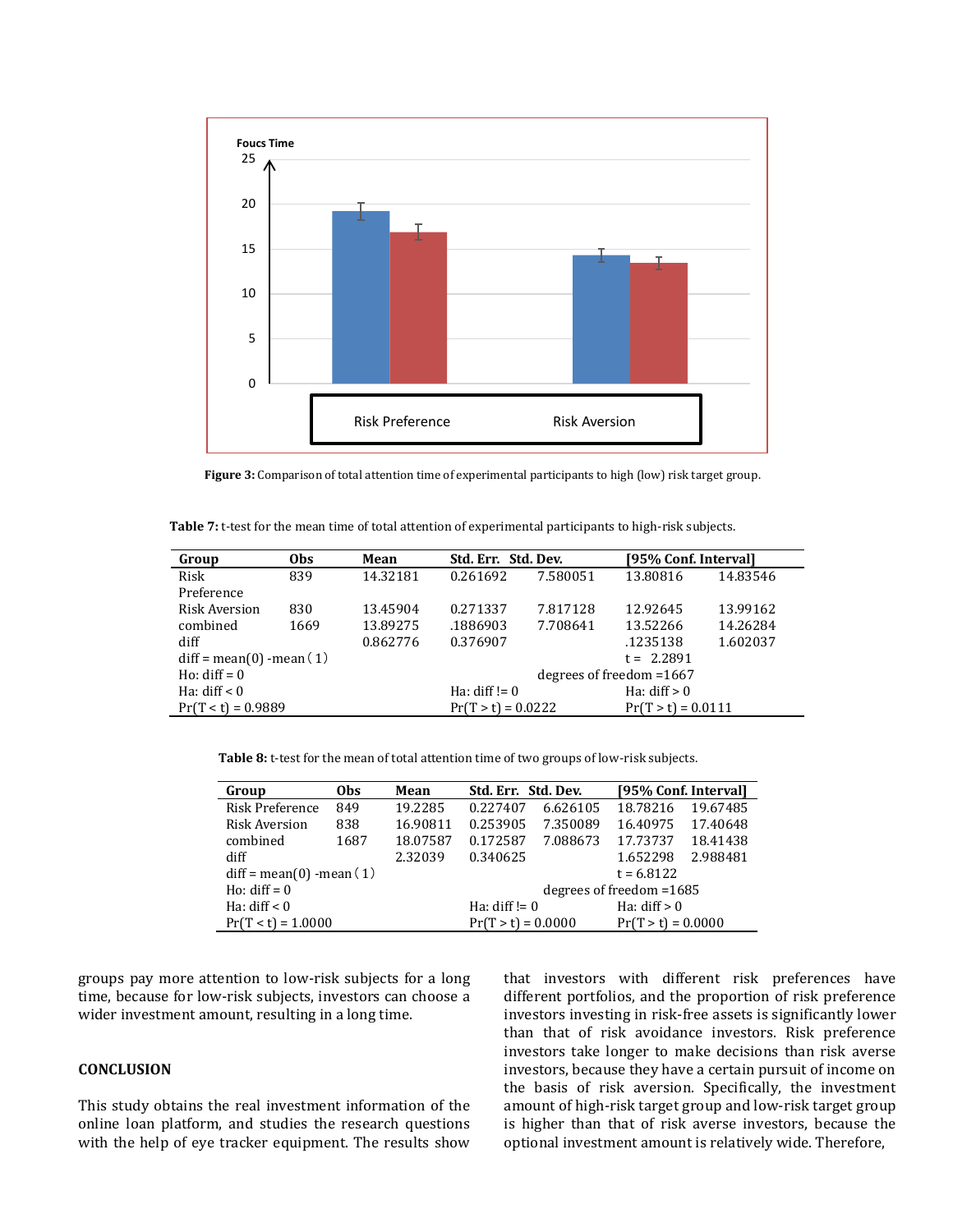the decision-making time of risk preference investors in the subject matter of high-risk group and low-risk group is higher than that of risk aversion group, and the time of low-risk subject matter group is longer. The conclusions provide deep insights on how to review user behaviors in peer-to-peer lending market. There are still large room which can be further explored for future research. Besides, it will be interesting to apply the proposed methods to study investors' investment decision time and portfolio selection for other online financial investment applications as well.

#### **REFERENCE**

- Ang JS, Schwarz T (1985). Risk aversion and information structure: An experimental study of price variability in the securities markets. J. Finance. 40: 825–844
- Barsky, Robert BF, Thomas J, Miles SK, Matthew DS (1997)."Preference Parameters and Behavioral Heterogeneity: An Experimental Approach in the Health and Retirement Study." Q. J. Econ. 112(2): 537–79.
- Bonin H, Thomas D, Armin F, David H, Uwe S (2007). "Cross Sectional Earnings Risk and Occupational Sorting: The Role of Risk Attitudes." Labour Economics. 14(6): 926–37.
- Chen CYJ (2006). Do Investment Risk Tolerance Attitudes Predict Portfolio Risk?[J]. J. Bus. Psychol. 20(3):369-381.
- Cheng , Sun L (2014). Overview of eye movement data visualization [J]. Journal of computer aided design and graphics. 26 (5): 698-707.
- Cohn A, Engelmann J, Fehr E, et al (2015). Evidence for Countercyclical Risk Aversion: An Experiment with Financial Professionals [J]. American Economic Review. 105(2): 860-885.
- Cohn A, Fehr E, Maréchal, Michel A (2017). Do professional norms in the banking industry favor risk-taking?[J]. Social Science Electronic Publishing. 30: (244).
- Devetag G, Guida S, Polonio L (2013). An eye-tracking study of featurebased choice in one-shot games[J]. Ceel Working Papers. 19(1): 1-25.
- Duarte J, Siegel S, Young L (2012). Trust and Credit: The Role of Appearance in Peer-to-peer Lending. The Review of Financial Studies. 25: 2455-2484.
- Dyer JS, Sarin RK (1982). Relative risk aversion. Management Science, 28: 875–886.
- Erb HP, Bioy A, Hilton DJ (2002). Choice preferences without inferences: subconscious priming of risk attitudes[J]. Journal of Behavioral Decision Making. 15(3): 251-262.
- Fong Mun W (2013). Risk Preferences, Investor Sentiment and Lottery Stocks: A Stochastic Dominance Approach[J]. J. Behav. Finance. 14(1): 42-52.
- Freedman S, Jin GZ (2008). Do social online solve information problems for peer-to-peer lending? Evidence from Prosper.com. Working Paper, University of Maryland & NBER.
- Gilad D, Kliger D (2008). "Priming the risk attitudes of professionals in financial decision making." Review of Finance. 12: 567–586.
- Guo F (2016). Online nickname and success rate and default rate of P2P lending [J]. Economic science. (6): 102-116.
- Harrison, Glenn WE, Elisabet Ru (2008). "Risk Aversion in the Laboratory." Research in Experimental Economics, Vol. 12: Risk Aversion in Experiments, edited by James C. Cox and Glenn W. Harrison, Bingley, UK: Emerald. pp. 41–196.
- Herzenstein M, Andrews R (2008). The democratization of personal consumer loans? Determinants of success in online peer-to-peer loan auctions [J]. Bulletin of the University of Delaware. 15(3): 274–277.
- Holt, Charles A, Susan KL (2002). "Risk Aversion and Incentive Effects." American Economic Review. 92(5): 1644-55. Hong, Harrison, Jeffrey DK, Jeremy CS (2004). "Social Interaction and Stock Market Participation." J. Finance 59(1): 137–63.
- Iyer R, Khwaja A, Luttmer E, Shue K (2009). Screening in new credit markets: Can individual lenders infer borrower creditworthiness in

peer-to-peer lending? Working paper no. 15242, National Bureau of Economic Research, Cambridge, MA.

- Johnson E, Schulte-Mecklenbeck M, Willemsen M (2008). Process Models Deserve Process Data: Comment on Brandstatter, Gigerenzer, and Hertwig (2006)[J]. Social Science Electronic Publishing. 115(1): 263.
- Kahneman D (2011). Thinking, Fast and Slow. New York, NY: McMillan.
- Kalaycl K, Serra-Garcia M (2016). Complexity and biases[J]. Experimental Economics. 19(1): 31-50.
- Klafft M (2009). Peer to Peer Lending: Auctioning Microcredits over the Internet[J]. Social Science Electronic Publishing.
- Kliger D, Gilad D (2012). "Red light, green light: Color priming in financial decisions." J. Socio-Economics. 41(5): 738–745.
- Larrimore L, Jiang L, Larrimore J, Markowitz D, Gorski S (2011). Peer to Peer Lending: The Relationship Between Language Features, Trustworthiness, and Persuasion Success[J]. J. Appl. Commun. Res. 39(1): 19-37.
- Liao L, Wang Z, Xiang J, et al (2016). Investments Under Fast-Thinking: Evidence from Peer-to-Peer Lending[J]. Social Science Electronic Publishing.
- Liao Li, Ji Lin, Zhang W (2015). Can the loan market accurately identify the value of education—— Empirical evidence from P2P platform [J]. Financial research. (3): 146-159.
- Liao Li, Ji Lin, Zhang W (2015). Is language credible? The role of language in the lending market -- Evidence from P2P platform [J]. Journal of Tsinghua University: Natural Science Edition. (4): 413-421.
- Mather M, Mazar N, Gorlick MA, et al (2012). Risk Preferences and Aging: The "Certainty Effect" in Older Adults' Decision Making[J]. Psychology and Aging. 27(4).
- Michal J (2012). Do Unverifiable Disclosures Matter? Evidence from Peerto-peer Lending[J]. The Accounting Review. 87:1385-1413.
- Niendorf B, Ottaway T (2002). Wealth effects of time variation in investor risk preferences[J]. 26(1): 77-87.
- Orquin J, Ashby N, Clarke A (2016). Areas of Interest as a Signal Detection Problem in Behavioral Eye-Tracking Research[J]. Journal of Behavioral Decision Making. 29(2-3):103-115.
- Payne J, Bettman J (2008). Walking with the scarecrow: The informationprocessing approach to decision research.[M]// Blackwell Handbook of Judgment and Decision Making. Blackwell Publishing Ltd,.
- Peng H, Zhao H, Zhou Y (2016). Will borrowing statements affect borrowing costs and borrowing success rates—— Text analysis based on online lending statement [J]. Financial research. (4): 158-173.
- Puro L, Teich J, Wallenius H, Wallenius J (). Borrower Decision Aid for people-to-people lending[J]. Decision Support Systems. 49(1): 52-60.
- Ravina E, Love Loans: The Effect of Beauty and Personal Characteristics in Credit Markets[J]. Social Science Electronic Publishing.
- Russo J, Rosen L (1975). An eye fixation analysis of multialternative choice[J]. Memory & Cognition. 3(3): 267-276.
- Schubert R, Martin B, Matthias G, Hans WB (1999). "Financial Decision-Making: Are Women Really More Risk-Averse?" American Economic Review. 89 (2): 381-385.
- Shi Z, Zheng W (2017). Eye movement research on consumers' preference for ecological products in face culture [J]. Management world. Pp.(9).
- Su Y, Rao L, Sun H, Du X, Li X, Li S (2013). Is making a risky choice based on a weighting and adding process? An eye-tracking investigation[J]. Journal of Experimental Psychology: Learning, Memory, and Cognition. 39(6): 1765-1780.
- Svenson O (1979). Process descriptions of decision making[J]. Organizational Behavior and Human Performance. 23(1): 86-112.
- Wang H, Liao L (2014). Research on credit authentication mechanism of China's P2P online lending platform -- Empirical Evidence from "Renren loan" [J]. China industrial economy. (4): 136-147.
- Wang Z, Li S (2012). Test of integration model and dominant heuristic model: evidence from eye movement research based on information processing process. Acta psychological Sinica. 44 (2): 179 – 198.
- Wei Z, Li X (2015). Tracking of decision-making process: evidence based on eye movement [J]. Progress in psychological science. 23 (12): 2029- 2041.
- Yu Q, Zhang B (2012). Limited attention of investors and stock returns an empirical study with Baidu Index as attention [J]. Financial research. (8): 152-165.
- Zauberman G, Kim BK, Malkoc SA, Bettman JR (2009). "Discounting time